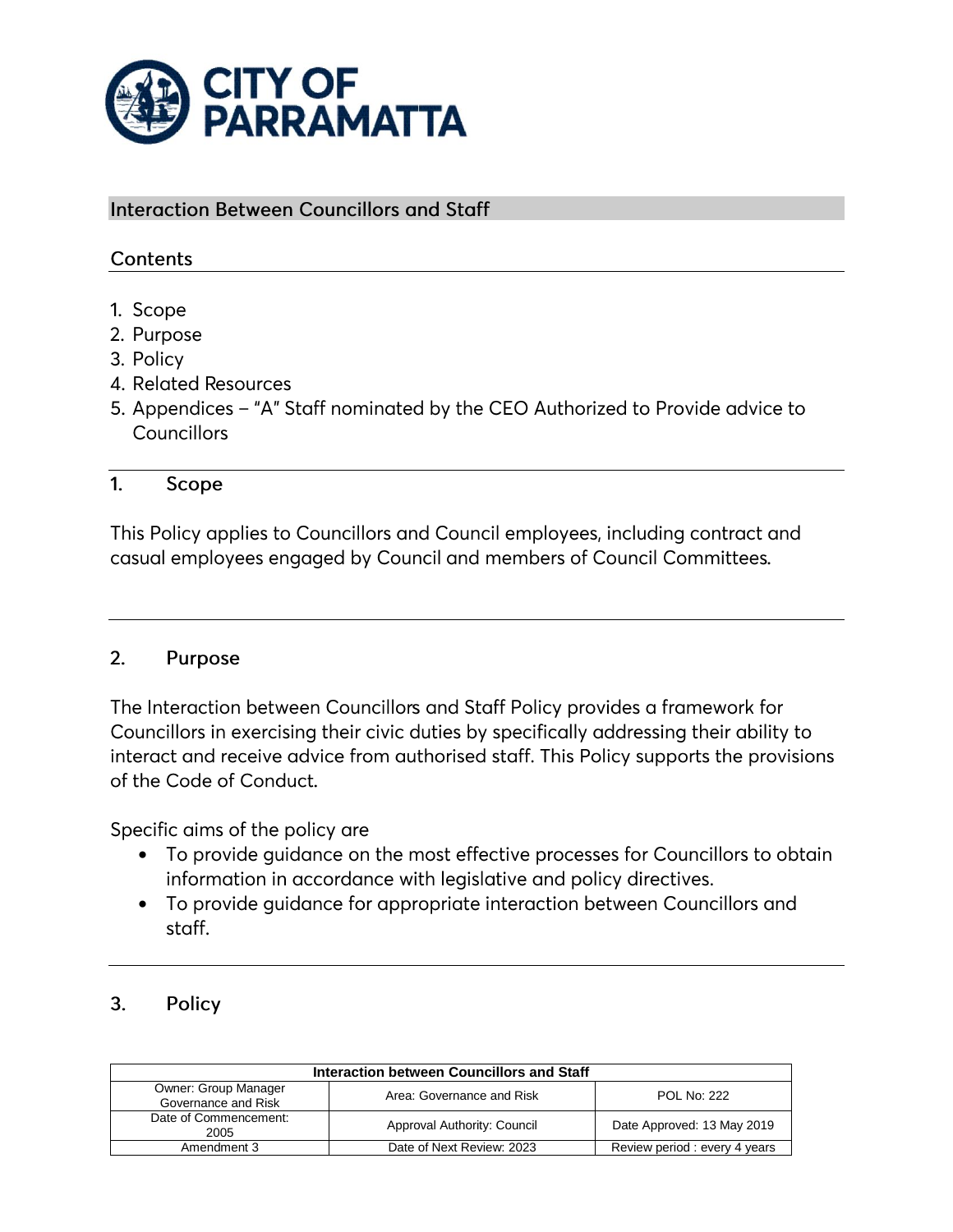

The Local Government Act defines the roles and responsibilities of the Lord Mayor and Councillors, and specifies that the Chief Executive Officer is to direct staff in the performance of their duties. Appropriate interactions between Councillors and staff are often necessary to facilitate well-informed decisions and the provision of Council services.

In accordance with Council's Code of Conduct (Part 3 - General Conduct Obligations and Part 7 - Relationships Between Council Officicals), Councillors, Administrators and staff are expected to conduct their interactions with each other with respect, professionalism, objectivity, honesty and to a high standard of ethical behaviour. This Policy supplements the Code of Conduct and nominates those Council staff (Appendix A) that Councillors may access to exercise their civic leadership and represent the views of the community.

This policy is not intended to limit any statutory and common law rights Councillors have to access information. However, Councillors should seek to avoid any perceptions of wrongdoing when exercising their rights as an elected person, particularly the appearance of trying to improperly influence staff. Equally, staff should be mindful of Councillors' rights to exercise their role as elected representatives of the community.

# 3.1 Access To and Interactions Between Councillors and Staff

In addition to the Chief Executive Officer, Councillors can access the staff authorised by the Chief Executive Officer as listed in Appendix A.

Whilst this policy supports open interaction between Councillors and staff, Councillors must not direct Council staff in the performance of their duties or request that staff undertake work on their behalf (see Code of Conduct clause 7.2).

A Councillor or member of Council staff must not take advantage of their official position to improperly influence other Councillors or members of Council staff in the

| Interaction between Councillors and Staff   |                             |                               |  |
|---------------------------------------------|-----------------------------|-------------------------------|--|
| Owner: Group Manager<br>Governance and Risk | Area: Governance and Risk   | <b>POL No: 222</b>            |  |
| Date of Commencement:<br>2005               | Approval Authority: Council | Date Approved: 13 May 2019    |  |
| Amendment 3                                 | Date of Next Review: 2023   | Review period : every 4 years |  |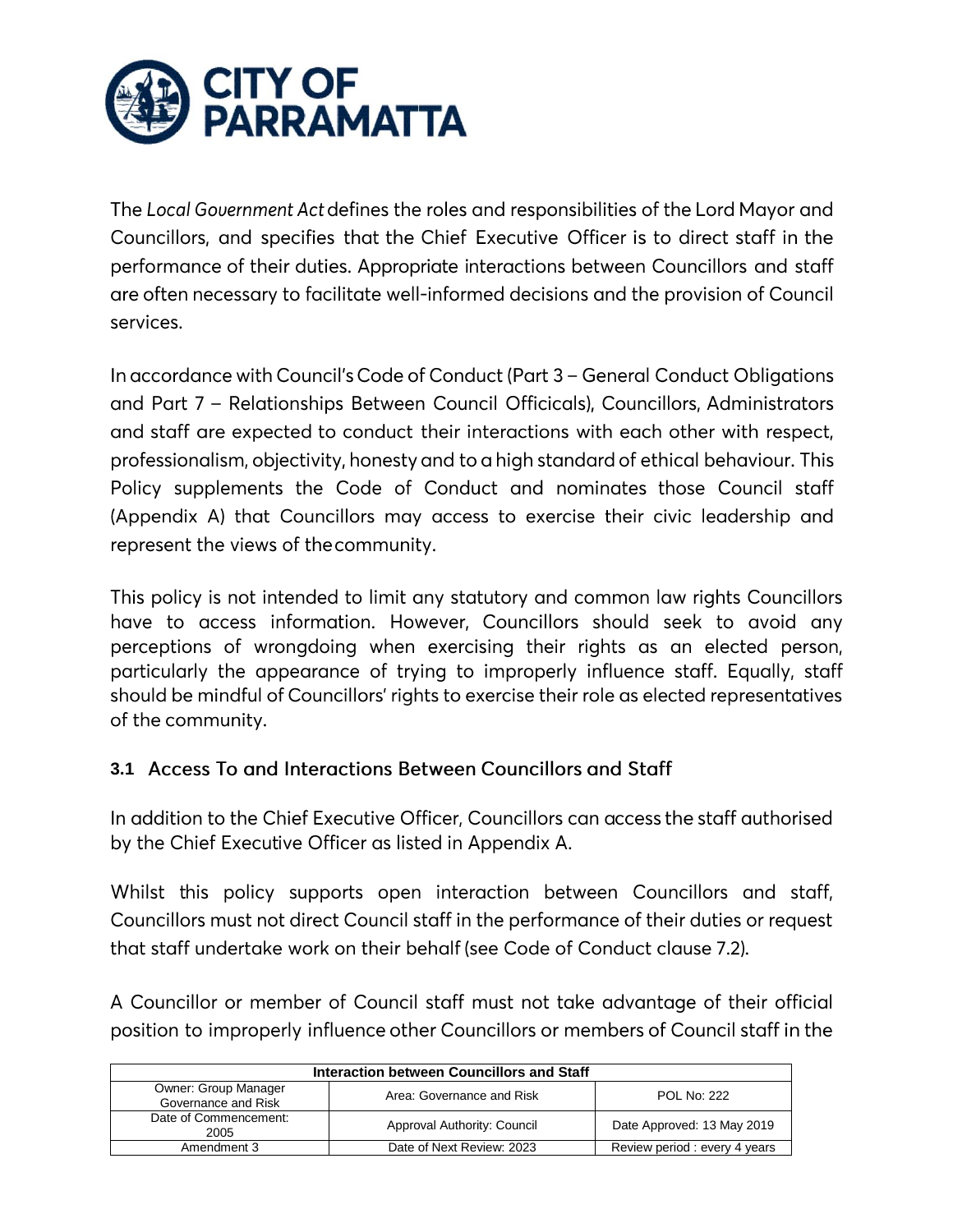

performance of their civic or professional duties, or otherwise, or for the purpose of securing private benefit for themselves or for another person.

In circumstances where staff are unsure whether or not they should provide information to, or respond to a request from a Councillor, they should refer the matter to their Executive Director or the Chief Executive Officer, or request that the Councillor make the request through the Chief Executive Officer.

The interaction between Councillors and staff at Council meetings and committee meetings is regulated by:

- Section 360 of the Local Government Act 1993;
- Clause 249 of the Local Government (General) Regulation 2005;
- Council's Code of Conduct: and
- Council's Code of Meeting Practice.

#### **3.2Councillor Access to Information**

To assist Councillors in accessing Council information in the course of undertaking their civic role, the following provisions apply to Councillor access to Information.

Access to Council information by Councillors will be in accordance with Part 8 of Council's Code of Conduct.

Councillors can request the Chief Executive Officer to provide access to a particular Council record. The Chief Executive Officer must act reasonably in deciding whether a document is relevant to the performance of the Councillor's civic duty. In normal circumstances, the Chief Executive Officer will make this decision within two working days of receipt of the request.

Councillors can also request access to other documents of the Council either by a Notice of Motion to the Council or a Government Information Public Access (GIPA) application.

| Interaction between Councillors and Staff   |                             |                              |
|---------------------------------------------|-----------------------------|------------------------------|
| Owner: Group Manager<br>Governance and Risk | Area: Governance and Risk   | <b>POL No: 222</b>           |
| Date of Commencement:<br>2005               | Approval Authority: Council | Date Approved: 13 May 2019   |
| Amendment 3                                 | Date of Next Review: 2023   | Review period: every 4 years |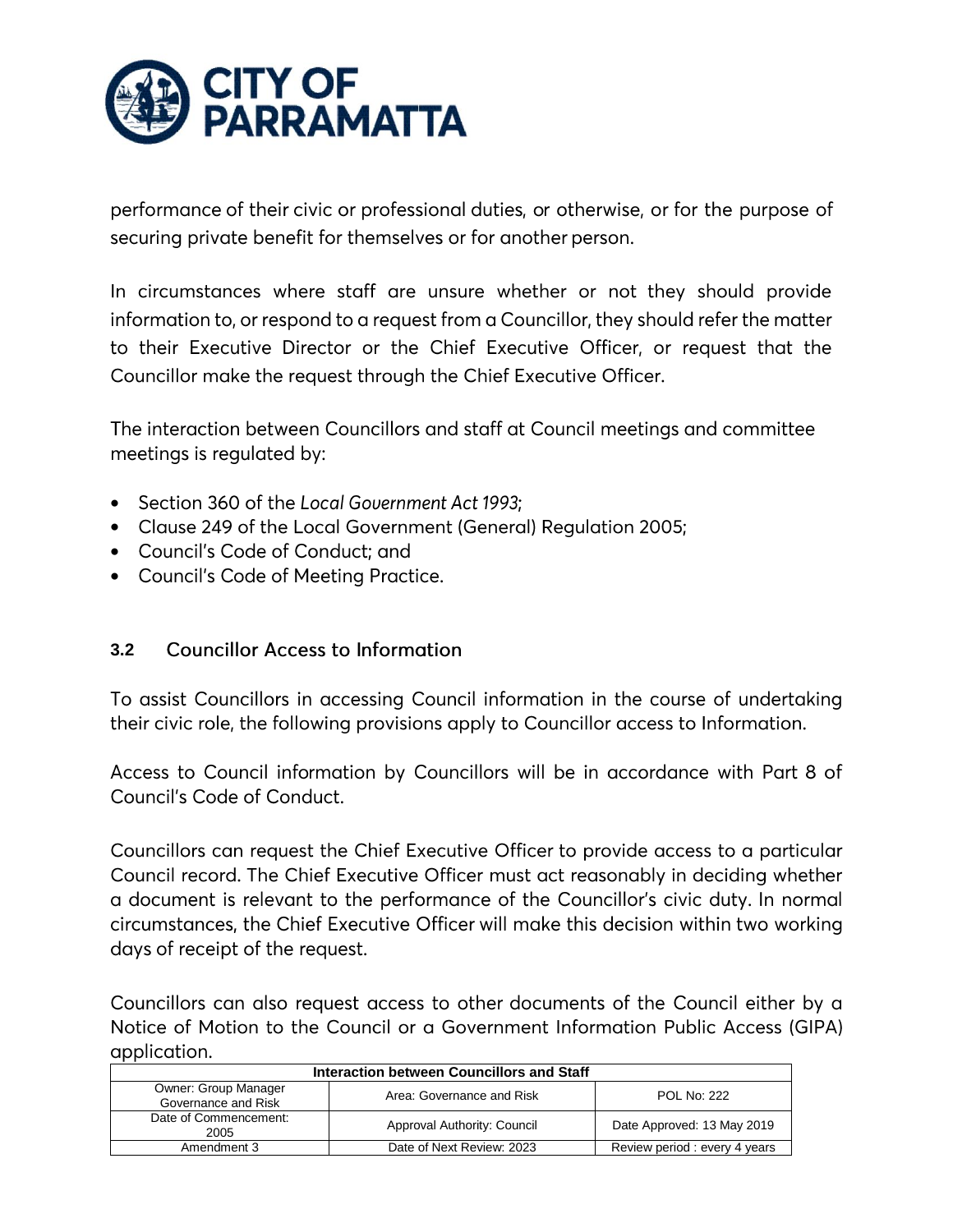

If a Councillor is concerned about any refusal to provide information, they should firstly raise the matter with the relevant Executive Director, the Chief Executive Officer or the Lord Mayor (if it was the Chief Executive Officer who refused to provide the advice). If the Councillor is still dissatisfied they should request the information by way of a Notice of Motion to the Council.

Councillors will not under any circumstance be provided access to staff personal records.

Staff shall keep a record of all service requests by Councillors in Council's CRM system.

### $3.3$ **Councillor Access to Buildings**

Councillors have the same rights of access to Council buildings and premises as any other member of the public except when they are in pursuit of their civic duties.

Councillors are not permitted access at any time to staff only areas. This is to safeguard against any potential for conflict or pecuniary interest situations and / or perception that they may bring influence to bear on staff in the course of their duties.

For meetings between Councillors and staff, meetings should be arranged in the facilities provided for Councillors. (see Code of Conduct paragraphs 8.25. 8.26 & 8.27).

#### $3.4$ **Breaches of this Policy**

Noncompliance with this Interaction between Councillors and Staff Policy will be considered a breach of the Code of Conduct and will be dealt with in accordance with that Code. The protocols governing Councillor Access to Information and Council Resources are incorporated in Council's Code of Conduct.

| Interaction between Councillors and Staff   |                             |                               |
|---------------------------------------------|-----------------------------|-------------------------------|
| Owner: Group Manager<br>Governance and Risk | Area: Governance and Risk   | <b>POL No: 222</b>            |
| Date of Commencement:<br>2005               | Approval Authority: Council | Date Approved: 13 May 2019    |
| Amendment 3                                 | Date of Next Review: 2023   | Review period : every 4 years |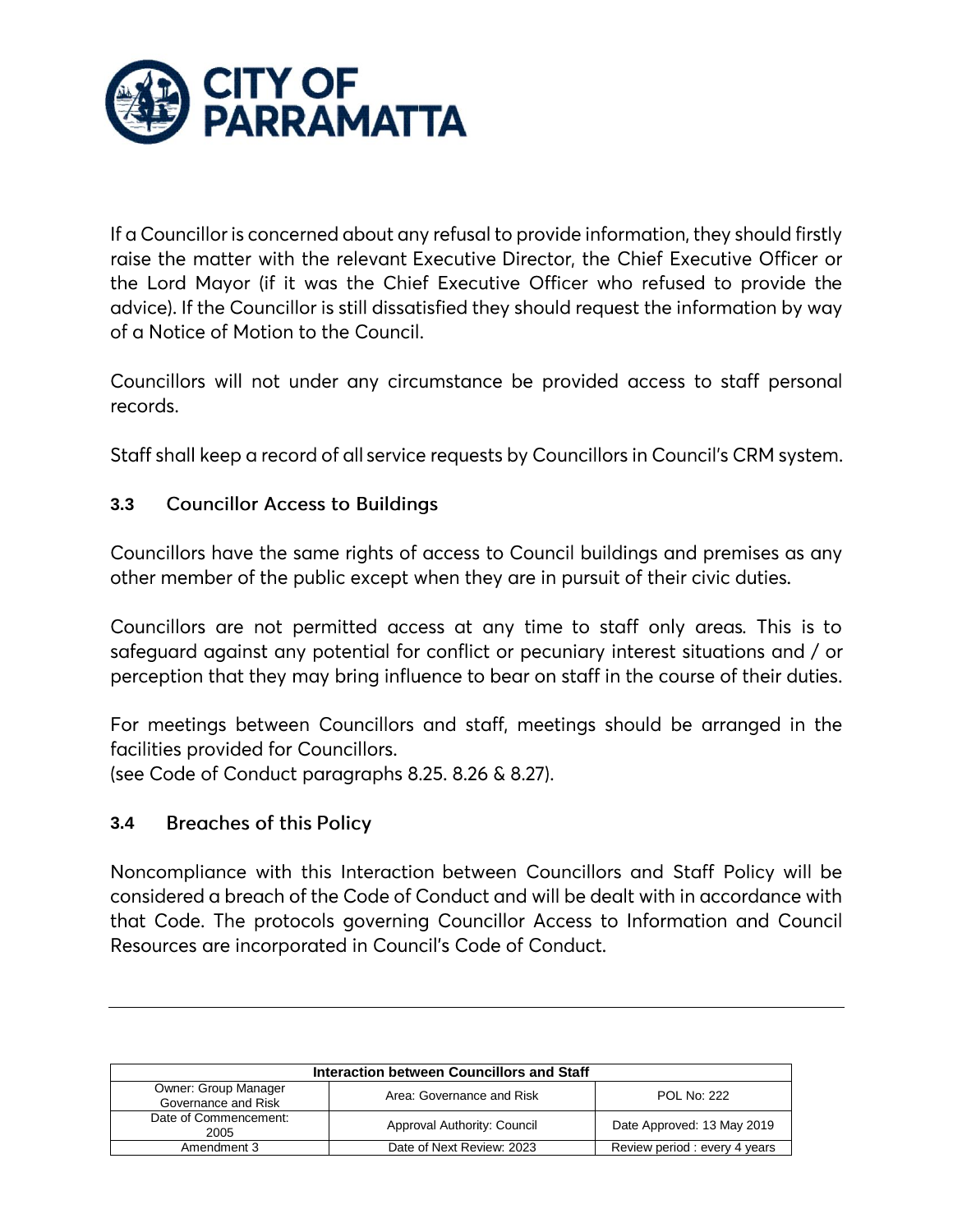

#### **Related Resources**  $\boldsymbol{4}$ .

# **4.1**

- **Local Government Act 1993**  $\bullet$
- Local Government Amendment (Governance and Planning) Act 2016  $\bullet$
- Local Government (General) Regulation 2005(NSW)  $\bullet$
- Environmental Planning and Assessment Act 1979 (NSW)  $\bullet$
- Government Information (Public Access) Act 2009 (NSW)  $\bullet$
- **NSW Anti-Discrimination Act 1977**  $\bullet$
- Local Government (State) Award  $\bullet$

# **4.2 Associated Documents**

- City of Parramatta Council 'Code of Conduct'  $\bullet$
- City of Parramatta Council Access to Information Policy  $\bullet$
- City of Parramatta Council Equal Employment Opportunity Policy  $\bullet$
- Procedures for the Administration of the Code of Conduct  $\bullet$
- $\bullet$ Independent Commission Against Corruption (ICAC) 1997 'Under Careful Consideration: Key Issues for Local Government'

# **4.3**

**Authorised staff** Staff nominated by the Chief Executive Officer who can interact with or provide advice to Councillors.

| Interaction between Councillors and Staff   |                             |                              |  |
|---------------------------------------------|-----------------------------|------------------------------|--|
| Owner: Group Manager<br>Governance and Risk | Area: Governance and Risk   | <b>POL No: 222</b>           |  |
| Date of Commencement:<br>2005               | Approval Authority: Council | Date Approved: 13 May 2019   |  |
| Amendment 3                                 | Date of Next Review: 2023   | Review period: every 4 years |  |